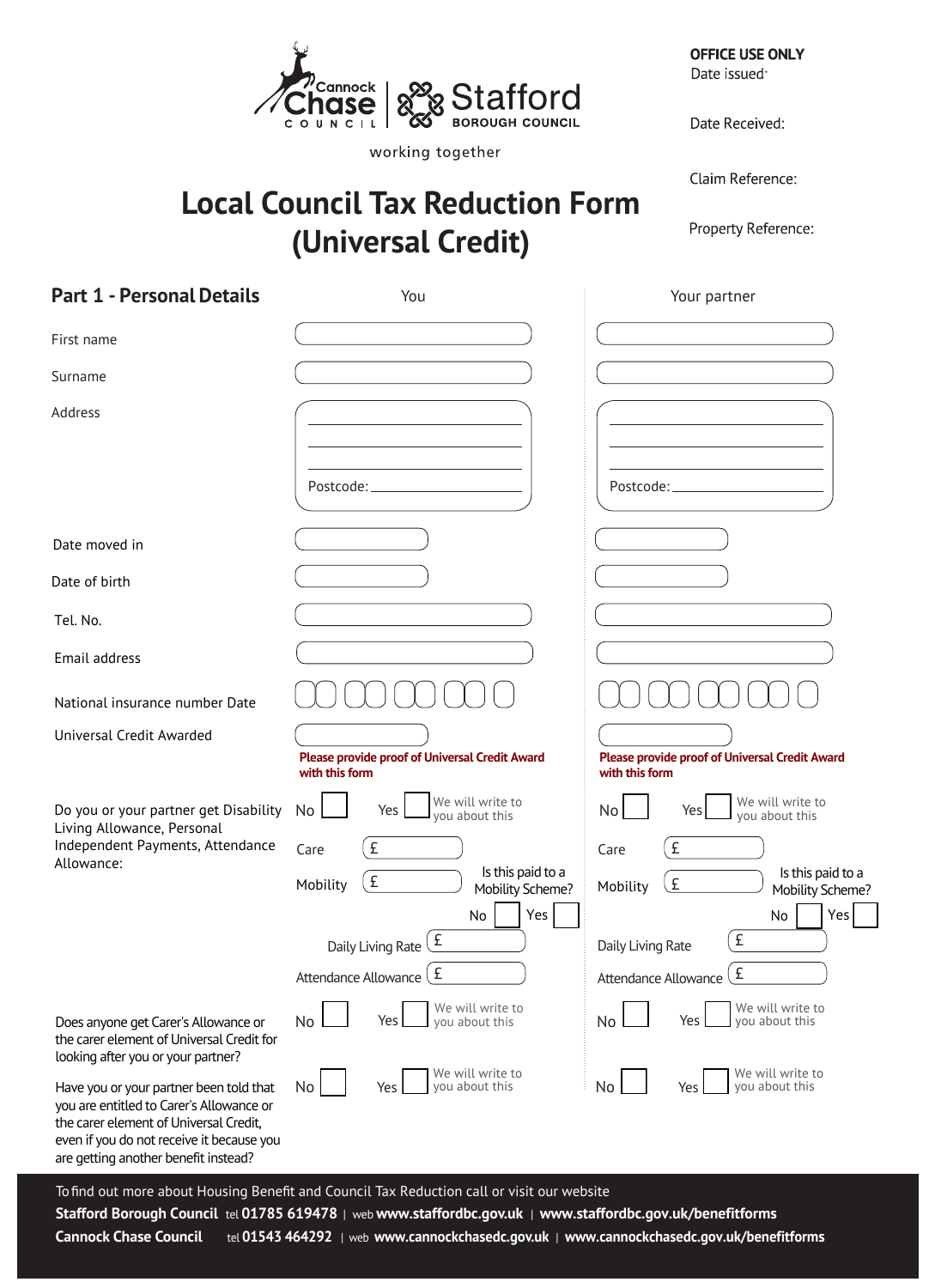### **Part 2 - About children**

We need to know about any children in your household who are:

• under 16

- aged 16 or 17 and registered for work or youth training; or
- aged 16, 17, 18 or 19 and in education doing a course not higher than GCSE A-level, SCE Higher level or GNVO (advanced).

| Are there any children in your<br>household as described above?                                                                                                                                 | Go to part 3<br>No | Yes                          | If you are sending a separate<br>sheet of paper, tick this box |                                                                |
|-------------------------------------------------------------------------------------------------------------------------------------------------------------------------------------------------|--------------------|------------------------------|----------------------------------------------------------------|----------------------------------------------------------------|
|                                                                                                                                                                                                 | First child        | Second child                 | Third child                                                    | Fourth child                                                   |
| Last name                                                                                                                                                                                       |                    |                              |                                                                |                                                                |
| Forename                                                                                                                                                                                        |                    |                              |                                                                |                                                                |
| Date of birth                                                                                                                                                                                   |                    |                              |                                                                |                                                                |
| What is the child's sex?                                                                                                                                                                        |                    |                              |                                                                |                                                                |
| The child's relationship to your<br>partner                                                                                                                                                     |                    |                              |                                                                |                                                                |
| Usual address, if different from<br>yours                                                                                                                                                       |                    |                              |                                                                |                                                                |
| Part 3 - About other people who live with you                                                                                                                                                   |                    |                              |                                                                |                                                                |
| Now tell us about all the people who usually live with you and your partner.<br>Do not tell us about people who just share a hall, bathroom or toilet with you.                                 |                    |                              |                                                                |                                                                |
| Do any adults usually live with you and your partner?<br>(People over 16 who nobody gets child benefit for)                                                                                     |                    | No<br>Yes                    | If you are sending a separate<br>sheet of paper, tick this box |                                                                |
|                                                                                                                                                                                                 |                    | First person                 | Second person                                                  | Third person                                                   |
| Last name                                                                                                                                                                                       |                    |                              |                                                                |                                                                |
| Forename                                                                                                                                                                                        |                    |                              |                                                                |                                                                |
| Date of birth                                                                                                                                                                                   |                    |                              |                                                                |                                                                |
| National Insurance Number                                                                                                                                                                       |                    |                              |                                                                |                                                                |
| Their relationship to you or your partner<br>Some examples are aunt, brother, daughter, father, grandson, grandmother, stepdaughter, joint tenant, owner, subtenant, lodger, boarder or friend. |                    |                              |                                                                |                                                                |
| Do they get:                                                                                                                                                                                    |                    |                              |                                                                |                                                                |
| <b>Income Support</b>                                                                                                                                                                           | Yes<br>No          |                              |                                                                |                                                                |
| Pension Credit                                                                                                                                                                                  | No<br>Yes          |                              |                                                                |                                                                |
| <b>Employment Support Allowance</b><br><b>Income Related</b>                                                                                                                                    | Yes<br>No          |                              |                                                                |                                                                |
| <b>Contribution Related</b>                                                                                                                                                                     | Yes<br>No          |                              |                                                                |                                                                |
| <b>Job Seekers Allowance</b>                                                                                                                                                                    |                    |                              |                                                                |                                                                |
| Income Based                                                                                                                                                                                    | No<br>Yes          |                              |                                                                |                                                                |
| <b>Contribution Based</b>                                                                                                                                                                       | No<br>Yes          |                              |                                                                |                                                                |
| Universal Credit                                                                                                                                                                                | No<br>Yes          | If yes, are they working? No | Yes                                                            | Please ensure you answer the<br>questions about their earnings |
| Any other benefits                                                                                                                                                                              | No<br>Yes          | tell us which                |                                                                |                                                                |

 $\mathcal{L} = \mathcal{L}$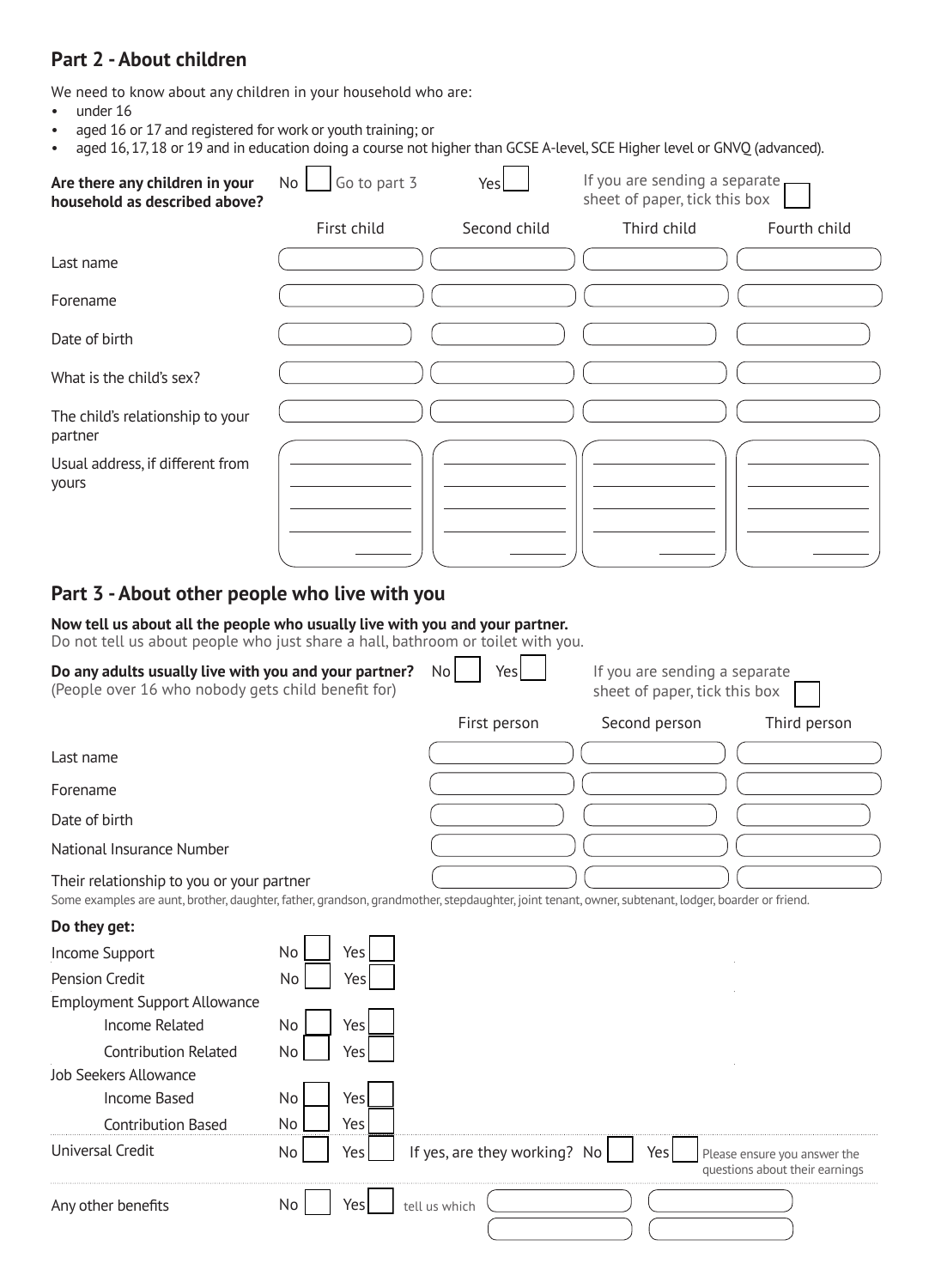## **Part 3 -About other people who live with you (continued)**

|                                                                                                                             | First person                        | Second person                       | Third person                        |
|-----------------------------------------------------------------------------------------------------------------------------|-------------------------------------|-------------------------------------|-------------------------------------|
| Are they registered blind?                                                                                                  | No                                  | No                                  | No                                  |
|                                                                                                                             | Yes                                 | Yes                                 | Yes                                 |
| Are they a full-time student, a student nurse, a care<br>worker, an apprentice or on youth training?                        | Yes<br>No<br>tell us which          | No<br>Yes<br>tell us which          | No<br>Yes<br>tell us which          |
| Do they pay rent or money for board and lodgings to                                                                         | (£                                  | £                                   | (E)                                 |
| you or your partner?                                                                                                        | each week                           | each week)                          | each week                           |
| Does this include money for meals?                                                                                          | No <sub>1</sub>                     | <b>No</b>                           | <b>No</b>                           |
|                                                                                                                             | Yes                                 | Yes                                 | Yes                                 |
|                                                                                                                             | Which ones?                         | Which ones?                         | Which ones?                         |
|                                                                                                                             | Breakfast                           | <b>Breakfast</b>                    | <b>Breakfast</b>                    |
|                                                                                                                             | Lunch                               | Lunch                               | Lunch                               |
|                                                                                                                             | Evening meal                        | Evening meal                        | Evening meal                        |
| Does this include money for heating?                                                                                        | <b>No</b>                           | <b>No</b>                           | <b>No</b>                           |
|                                                                                                                             | Yes                                 | Yes                                 | Yes                                 |
| Are they in legal custody at the moment?                                                                                    | No                                  | No                                  | <b>No</b>                           |
|                                                                                                                             | Yes                                 | Yes                                 | Yes                                 |
| Are they in hospital at the moment?                                                                                         | No                                  | No                                  | <b>No</b>                           |
|                                                                                                                             | Yes                                 | Yes                                 | Yes                                 |
| When did they go in?                                                                                                        |                                     |                                     |                                     |
| When are they due to come out<br>(if you know)?                                                                             |                                     |                                     |                                     |
| Do they normally work for 16 hours or more a week?                                                                          | No Yes                              | No Yes                              | No<br>Yes  L                        |
|                                                                                                                             | Tell us their earnings              | Tell us their earnings              | Tell us their earnings              |
|                                                                                                                             | before any deductions.              | before any deductions.              | before any deductions.              |
|                                                                                                                             | £                                   | (£                                  | (£                                  |
|                                                                                                                             | each week                           | each week                           | each week                           |
|                                                                                                                             | We need to see proof of             | We need to see proof of             | We need to see proof of             |
|                                                                                                                             | their earnings.                     | their earnings.                     | their earnings.                     |
| Do they have any other income at all? Make sure<br>you tell us about all the other income they have.                        | No<br>Yes<br>tell us about it below | No<br>Yes<br>tell us about it below | No<br>Yes<br>tell us about it below |
| This includes any benefits or allowances you have not told us about on this form and interest from savings and investments. |                                     |                                     |                                     |

**First other income** 

Where does this income come from?

How much is it before deductions?<br>  $W$   $W$ <br>
th

Do you receive this weekly, fortnightly, monthly or calendar monthly?

| We need to see proof of<br>this income. | We need to see proof of<br>this income. | We need to see proof of<br>this income. |
|-----------------------------------------|-----------------------------------------|-----------------------------------------|
|                                         |                                         |                                         |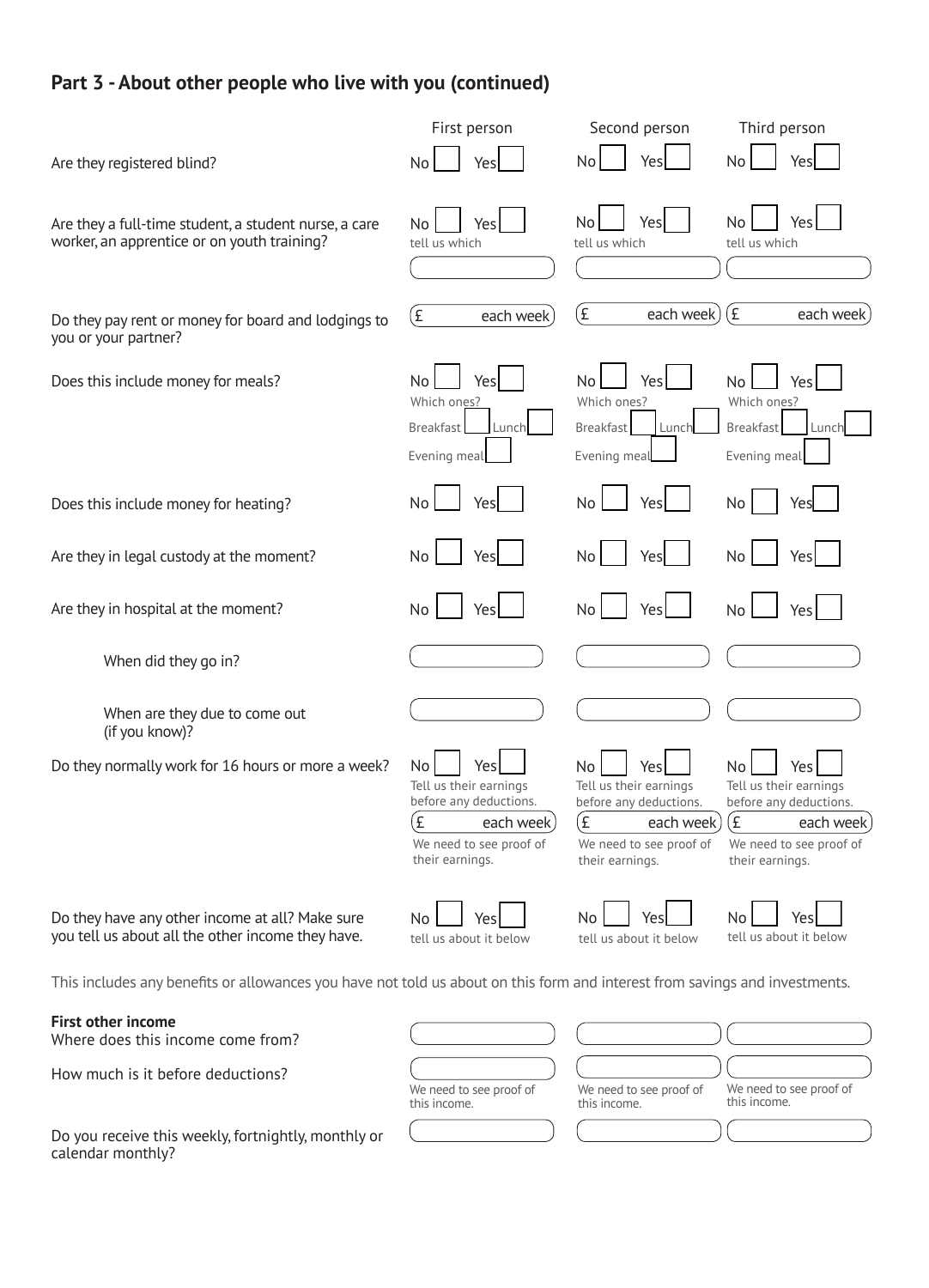# **Part 3 -About other people who live with you (continued)**

| Second other income<br>Where does this income come from?                                                                                                                 |              |                                                           |                                                                      |                                              |
|--------------------------------------------------------------------------------------------------------------------------------------------------------------------------|--------------|-----------------------------------------------------------|----------------------------------------------------------------------|----------------------------------------------|
| How much is it before deductions?                                                                                                                                        | £            | $\mathbf{f}$<br>We need to see proof of                   | We need to see proof of                                              | $\mathbf{f}$<br>We need to see proof of      |
| Do you receive this weekly, fortnightly, monthly or<br>calendar monthly?                                                                                                 | this income. |                                                           | this income.                                                         | this income.                                 |
| Third other income<br>Where does this income come from?                                                                                                                  |              |                                                           |                                                                      |                                              |
| How much is it before deductions?                                                                                                                                        | £            | (£<br>We need to see proof of                             | We need to see proof of                                              | £<br>We need to see proof of<br>this income. |
| Do you receive this weekly, fortnightly, monthly or<br>calendar monthly?                                                                                                 | this income. |                                                           | this income.                                                         |                                              |
| Are any of the people who normally live with your<br>partners?                                                                                                           | No           | Yes                                                       | Tell us their names below.<br>is the partner of<br>is the partner of |                                              |
| Part 4 - Other Income in addition to Universal Credit                                                                                                                    |              |                                                           |                                                                      |                                              |
| Are you or your partner receiving or waiting to receive<br>any Benefits, Pensions or other types of income that are<br>not listed on your Universal Credit award letter? | <b>No</b>    | Yesl                                                      | Tell us the details below.                                           |                                              |
| If you are sending a separate sheet of paper, tick this box                                                                                                              |              |                                                           |                                                                      |                                              |
| You                                                                                                                                                                      |              |                                                           | Your partner                                                         |                                              |
| The name of the benefit,<br>pension or other income                                                                                                                      |              | The name of the benefit,<br>pension or other income       |                                                                      |                                              |
| Must be provided when received<br>Waiting to hear                                                                                                                        |              | Waiting to hear                                           | Must be provided when received                                       |                                              |
| How much, how often and how is it paid?<br>Getting it now                                                                                                                |              | Getting it now<br>How much, how often and how is it paid? |                                                                      |                                              |
| £<br>every<br>by                                                                                                                                                         |              |                                                           | £<br>every                                                           | by                                           |
| The name of the benefit,<br>pension or other income                                                                                                                      |              | The name of the benefit,<br>pension or other income       |                                                                      |                                              |
| Waiting to hear<br>Must be provided when received                                                                                                                        |              | Waiting to hear                                           | Must be provided when received                                       |                                              |
| Getting it now<br>How much, how often and how is it paid?                                                                                                                |              | Getting it now                                            |                                                                      | How much, how often and how is it paid?      |
| £<br>every<br>by                                                                                                                                                         |              |                                                           | £<br>every                                                           | by                                           |
| The name of the benefit,<br>pension or other income                                                                                                                      |              | The name of the benefit,<br>pension or other income       |                                                                      |                                              |
| Waiting to hear<br>Must be provided when received                                                                                                                        |              | Waiting to hear                                           | Must be provided when received                                       |                                              |
| Getting it now<br>How much, how often and how is it paid?                                                                                                                |              | Getting it now                                            |                                                                      | How much, how often and how is it paid?      |
| £<br>by<br>every                                                                                                                                                         |              |                                                           | £<br>every                                                           | by                                           |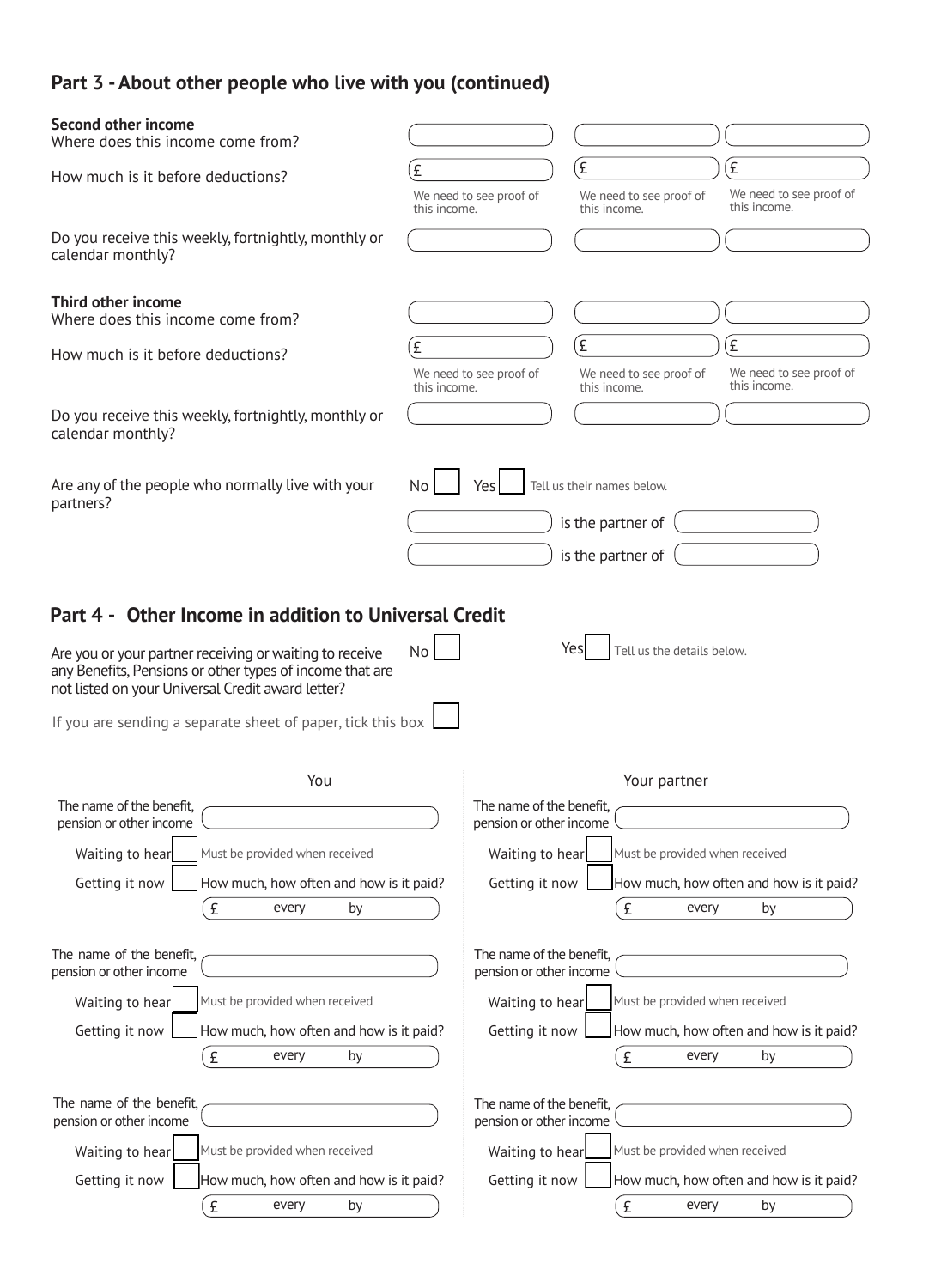### **Part 5 - Additional Information**

If you have anything else you want to tell us please use the box below

### **Part 5 - Backdating**

 We can usually award benefit from the Monday after the day we receive your claim. Sometimes we can pay benefit from an earlier date if you have a good reason for not claiming earlier.

If you want us to consider paying your benefit from a earlier date please tell us what date you want to claim benefit from.

| Have your circumstances since then been the same as on this form? $\overline{N_0}$ $\overline{N_1}$ Yes |  |  |  |
|---------------------------------------------------------------------------------------------------------|--|--|--|
|---------------------------------------------------------------------------------------------------------|--|--|--|

We will contact you again about this.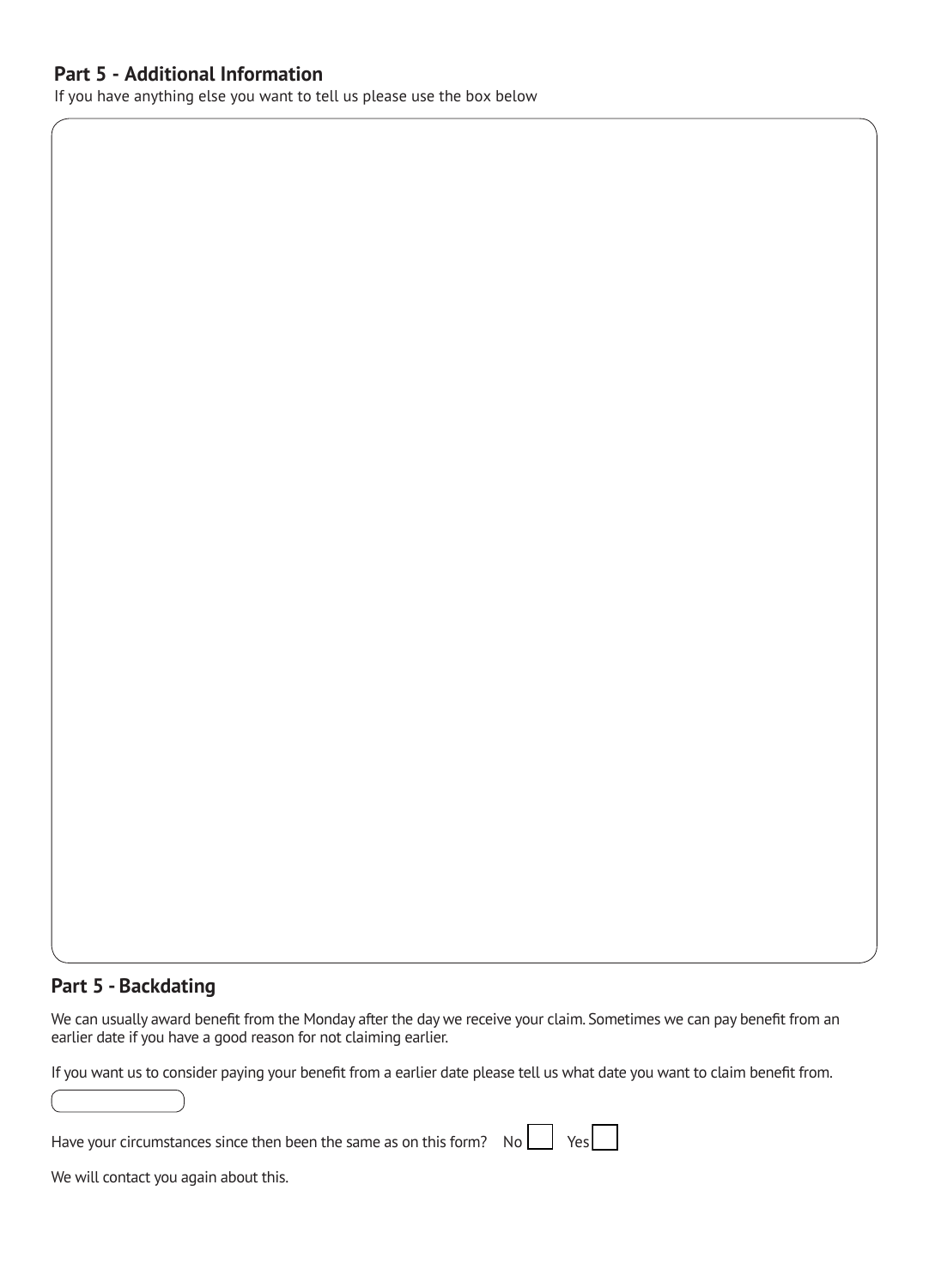## **Part 6 - Declaration**

Please read this declaration carefully before you sign and date it. If both you and your partner are claiming, you must both read the declaration before signing and dating the form. This declaration applies to both the person claiming and their partner.

- This is my claim for Local Council Tax Reduction.
- I declare that the information I have given on this form is correct and complete as far as I know.
- I authorise you to check the information I have given with other sections within the council, the Rent Service, other councils or authorities handling public funds, as long as you do so only to prevent and detect fraud and error.
- I understand that you will share the information you hold on your computer to prevent and detect fraud and error by providing information to the Housing Benefit Matching Services and the Audit Commission's National Fraud Initiative.
- I understand that if I give incorrect or incomplete information or documents, or fail to report any changes that might affect my benefit, I may be prosecuted.
- I know I must tell you immediately of any changes that may affect the amount of benefit I receive.
- I know I must tell you, my local council if:
	- I start or stop getting Universal Credit;
		- anyone living with me has a change in their situation, such as starting work;
		- anyone moves in or out, even if it is a temporary move;
- I understand that it is my duty to tell you about any of the changes above and that I cannot rely on any other organisation or person to tell the council on my behalf.
- I know and accept that if I do not report any changes affecting my benefit, or I give incorrect or incomplete information, I must repay any overpayment.
- I accept that you may prosecute any person who gives incorrect, incomplete or misleading information to fraudulently claim a Local Council Tax Reduction.

#### **How we use your personal information**

We will use the information you provide to process your Housing Benefit and/or Council Tax Reduction claim. We will only share your information, when necessary, with agencies involved in the processing of benefits or where the law requires or allows us to.

Cannock Chase District Council is the Data Controller for any claims or information submitted by residents of the Cannock Chase area, for further information, please see **[www.cannockchasedc.gov.uk/PrivacyNotice.](www.cannockchasedc.gov.uk/PrivacyNotice)**

Stafford Borough Council is the Data Controller for any claims or information submitted by residents of the Stafford area, for further information, please see **<www.staffordbc.gov.uk/PrivacyNotice>.**

| Signature of person claiming | <b>Print name</b> |             |
|------------------------------|-------------------|-------------|
|                              |                   | <b>Date</b> |
| Partner's signature          | <b>Print name</b> | <b>Date</b> |
|                              |                   |             |

By law, we may pass your personal information to other local authorities and government departments and agencies to prevent and detect fraud, corruption, money laundering and other crimes.

#### **Warning - if you give false information or fail to tell us of changes in your circumstances you may receive a financial penalty under Schedule 3, Local Government Finance Act 1992 or be prosecuted under Social Security Administration Act 1992 or the Fraud Act 2006**

**If this form has been filled in by someone other than the person claiming - Please tell us why you are filling in this form** for the person claiming and confirm the person claiming understood and answered all the questions.-

| Name of the person who filled in this form |                                     |             |
|--------------------------------------------|-------------------------------------|-------------|
| <b>Signature of person</b>                 | Relationship to the person claiming |             |
|                                            |                                     | <b>Date</b> |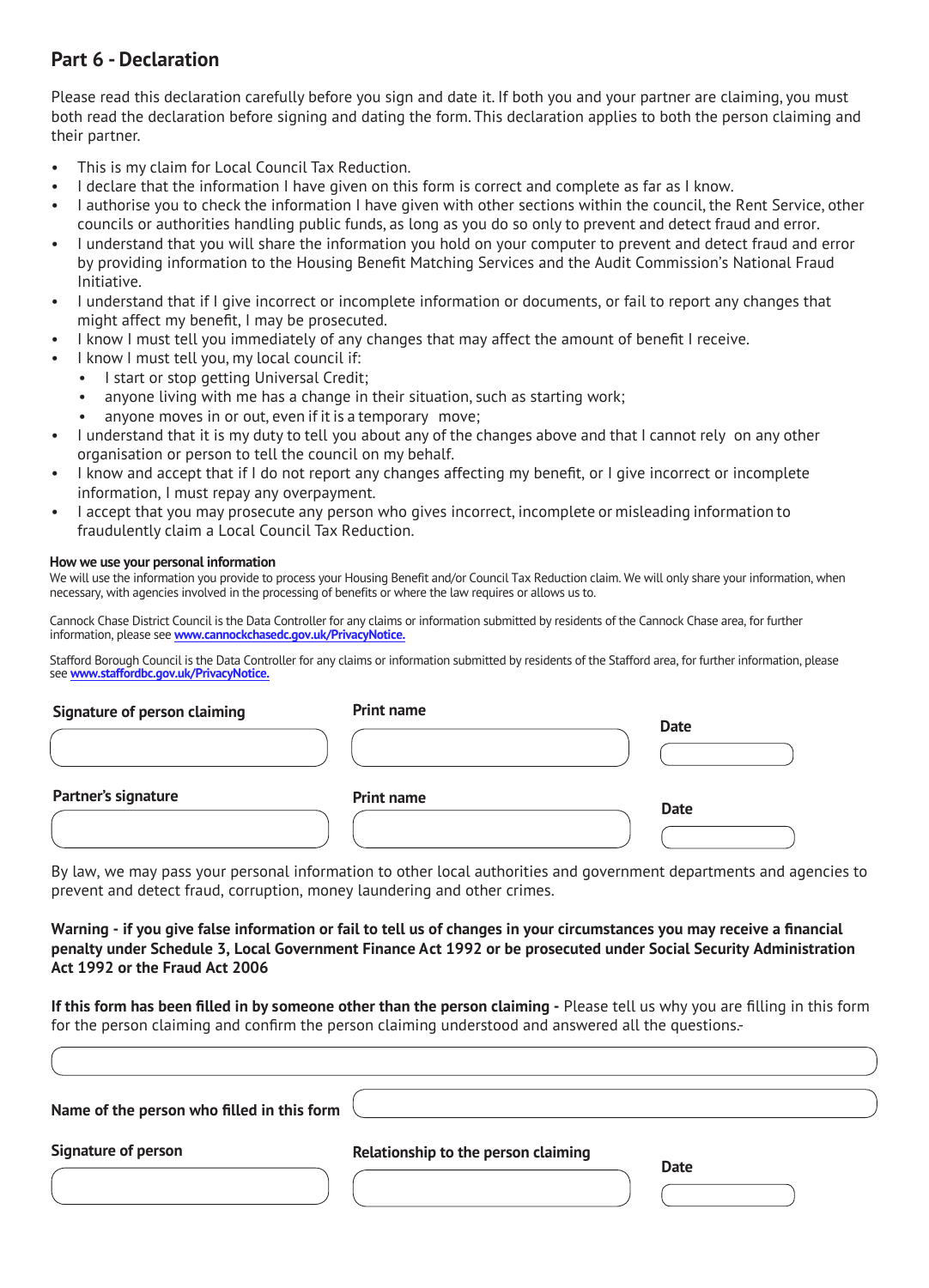## **Part 7 -About returning the form**

Please make sure you have answered all the questions on this form and have provided the proof we need. We will not be able to work out your Local Council Tax Reduction until we receive this proof. We will usually pay Local Council Tax Reduction from the Monday after we receive your form.

#### **Please send or take your form to one of the following.**

| <b>The Benefit Section</b> |
|----------------------------|
| <b>Civic Centre</b>        |
| <b>Riverside</b>           |
| <b>Stafford</b>            |
| <b>Staffordshire</b>       |
| <b>ST16 3AO</b>            |
|                            |

Alternatively, you can upload this form and submit it electronically through the benefit portal:

**https://www.cannockchasedc.gov.uk/residents/benefits/benefit-line-access**

**https://www.staffordbc.gov.uk/benefitforms**

#### **Help with the form**

If you need any help when filling in the application form, please phone us on **01543 464292** or **01785 619478**  or visit the Council offices in Cannock, Rugeley, Hednesford or Stafford.

### **Part 8 - Changes you must tell us about**

change will affect your reduction, tell us anyway. Tell us yourself, do not rely on someone else (for example, another You must tell us straight away, in writing, if any information in this form changes. If you are not sure whether the council department, HM Revenue & Customs, the DWP or other people).

If you do not tell us about changes in your circumstances you may lose reduction you are entitled to, or you may r eceive too much reduction which you will have to pay back. We may also take action against you, including court action or financial penalty.

### **Fraud**

If you know, or suspect that someone is claiming Local Council Tax Reduction they are not entitled to, phone us on **01543 464292** or **01785 619478** 

If you know about anyone claiming any benefit they are not entitled to, ring the **National Benefit Fraud Line**  on **0800 854440**